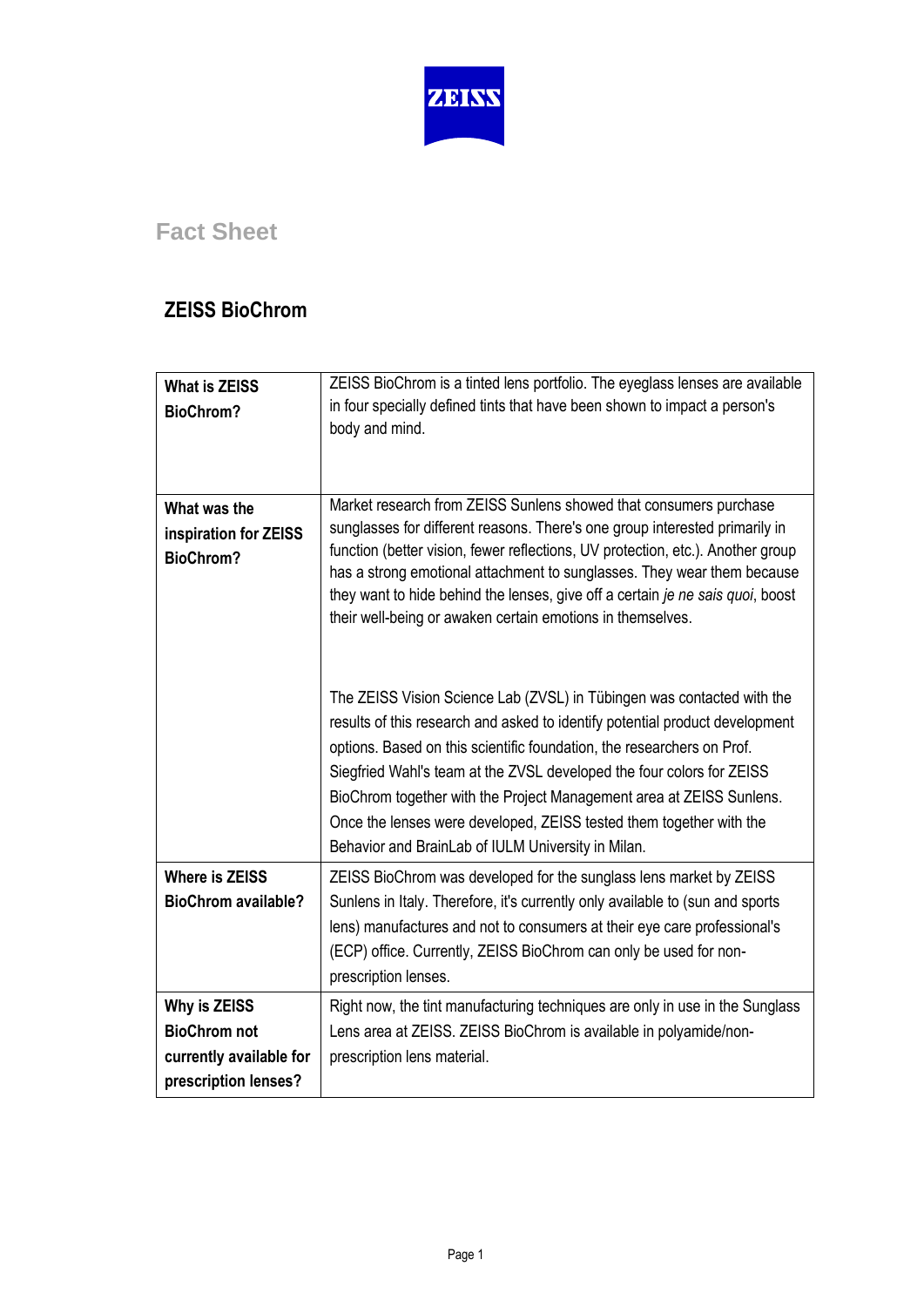

| Who was ZEISS                                                  | ZEISS BioChrom was developed for health-conscious people who want to                                                                                                                                                                                                                                                                                                                                                                                                                                                                                      |
|----------------------------------------------------------------|-----------------------------------------------------------------------------------------------------------------------------------------------------------------------------------------------------------------------------------------------------------------------------------------------------------------------------------------------------------------------------------------------------------------------------------------------------------------------------------------------------------------------------------------------------------|
| <b>BioChrom developed</b>                                      | trigger/elicit certain physiological and psychological effects, strengthen their                                                                                                                                                                                                                                                                                                                                                                                                                                                                          |
| for? Who is it                                                 | sense of well-being and boost their performance by wearing tinted lenses.                                                                                                                                                                                                                                                                                                                                                                                                                                                                                 |
| particularly well-                                             | Based on broad market research, ZEISS has determined that there is                                                                                                                                                                                                                                                                                                                                                                                                                                                                                        |
| suited for?                                                    | significant demand for this.                                                                                                                                                                                                                                                                                                                                                                                                                                                                                                                              |
|                                                                | The use of ZEISS BioChrom is not limited to a certain group of people.<br>ZEISS BioChrom is suitable for anyone (excluding children younger than<br>twelve years of age).                                                                                                                                                                                                                                                                                                                                                                                 |
| Which colors are                                               | Four colors are available, each with three tint intensity levels: red, yellow,                                                                                                                                                                                                                                                                                                                                                                                                                                                                            |
| available?                                                     | blue and green.                                                                                                                                                                                                                                                                                                                                                                                                                                                                                                                                           |
| Why were these<br>particular four colors<br>selected?          | These four colors were selected for two reasons in particular. First, three of<br>them are primary colors (with corresponding receptors in the retina: red,<br>yellow and blue - all the other colors are secondary colors, which are mixed<br>cognitively). And second, a large number of scientific studies with strong<br>research results are available for all four colors so that they could be used<br>for a product that offers the consumer true added value. ZEISS only<br>conducted its own, reliable studies for the four tints on offer.     |
| Is there a scientific                                          | The hues for the four tints have been precisely defined. Each tint has been                                                                                                                                                                                                                                                                                                                                                                                                                                                                               |
| basis for the tints'                                           | designed for a special wavelength range. Different hues of a single color can                                                                                                                                                                                                                                                                                                                                                                                                                                                                             |
| particular hue? Or                                             | produce similar general effects. However, the effects documented are based                                                                                                                                                                                                                                                                                                                                                                                                                                                                                |
| can I use any tinted                                           | on the scientific studies conducted by ZEISS with the defined ZEISS                                                                                                                                                                                                                                                                                                                                                                                                                                                                                       |
| lens?                                                          | BioChrom tints only.                                                                                                                                                                                                                                                                                                                                                                                                                                                                                                                                      |
| <b>When should ZEISS</b><br><b>BioChrom lenses be</b><br>worn? | This is up to the individual wearer. ZEISS recommends wearing those<br>lenses with a higher tint intensity for a shorter period of time. Depending on<br>how the person intends to use them, they should wear the lenses before,<br>during or after the specific activity. For example: Blue - After a long flight to<br>feel refreshed when exiting the plane. Red – Prior to playing sports so that<br>wearers can pump themselves up. Green - During periods when the person<br>wants to let go and get creative. Yellow - For focusing while working. |
| Were these lenses                                              | The ZEISS BioChrom lenses have been developed for use both indoors and                                                                                                                                                                                                                                                                                                                                                                                                                                                                                    |
| developed for use                                              | outdoors. All lenses offer complete UV protection. Please note, however,                                                                                                                                                                                                                                                                                                                                                                                                                                                                                  |
| indoors or outdoors?                                           | that only the lowest intensity level is suitable for driving.                                                                                                                                                                                                                                                                                                                                                                                                                                                                                             |
| What effect does each                                          | Red stands for "Boost" - For heightened emotional excitement.                                                                                                                                                                                                                                                                                                                                                                                                                                                                                             |
| color stand for?                                               | Blue stands for "Refresh" – For an activating, refreshing effect.                                                                                                                                                                                                                                                                                                                                                                                                                                                                                         |
|                                                                | Green stands for "Relax" - For calming effects and to promote creativity.                                                                                                                                                                                                                                                                                                                                                                                                                                                                                 |